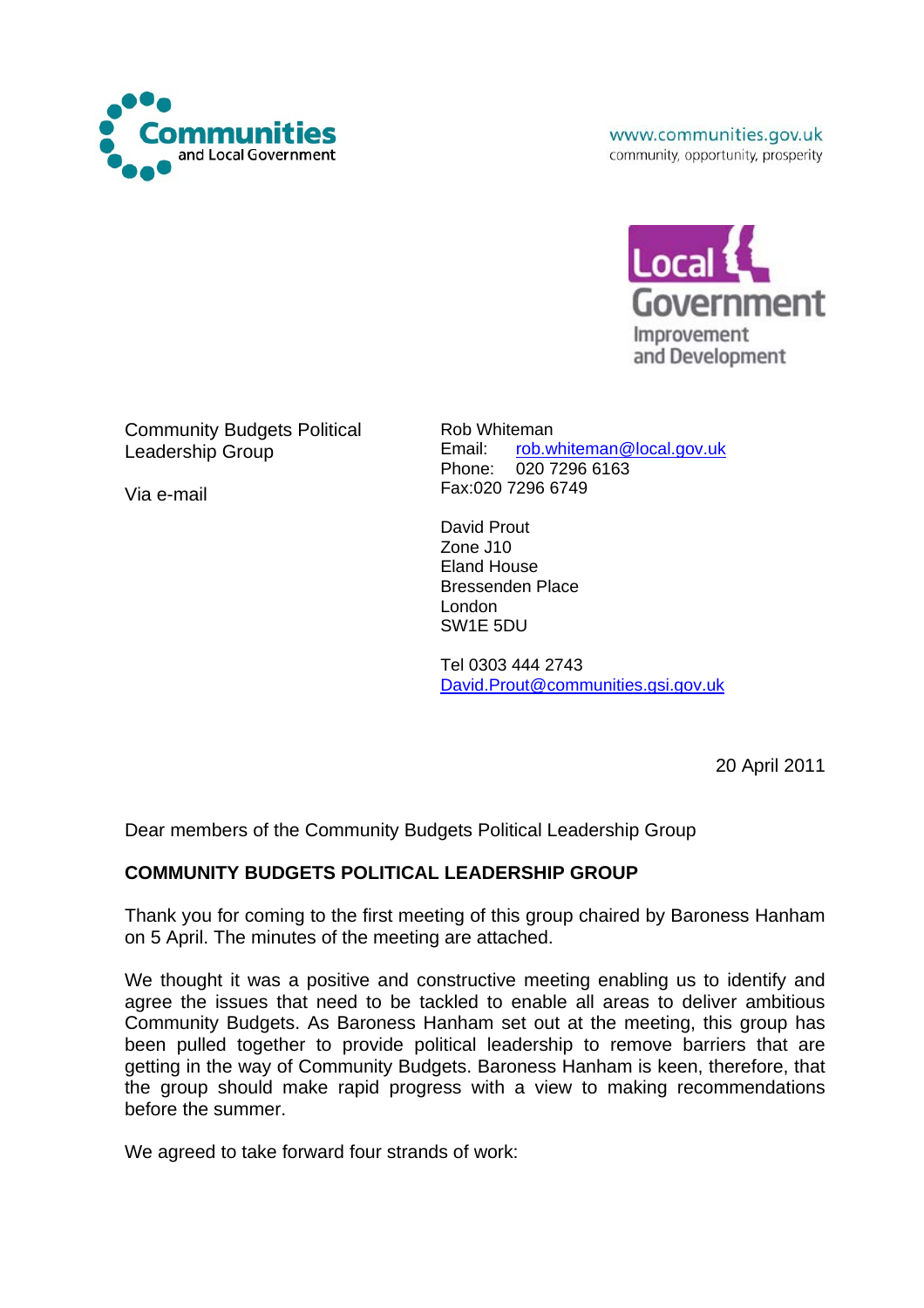# **Workstrand Lead Areas**

1. Data sharing Manchester

### 2. Innovative finance (including virtual Birmingham and West London group and actual pooling, payment by results and social impact bonds)

## 3. Governance and leadership (including Hull, Swindon and Leicestershire health reforms and Police and Crime Commissioners)

4. Simplified assessment Essex, Bradford, Manchester and Barnet

In order to make rapid progress, we propose that areas:

- Quickly pull together a short note setting out the scope and likely timeframe for their workstrand and circulate it by the end of April to the group to ensure all the key points are being covered;
- Develop short papers for the next meeting of the group (likely to be held towards the end of May) which clearly set out the problems and potential solutions.

We suggest that the scoping notes could usefully set out:

- Scope what is in and being considered and what is out and not within scope;
- other relevant activity the workstrand will take into account e.g. workshops on virtual pooling (run by DWP on 13 April), data sharing (14 April) and health reforms workshop (to be arranged);
- Who the lead authority is and a lead contact as well as confirmation of the other authorities involved;
- A very high-level timetable and project plan to give an indication of when this group may be able to discuss the issue.

We appreciate that this is an ambitious timetable but, if areas are able to do this, we will be able to use the next meeting of the group to consider a range of solutions for different workstrands and the evidence that underpins them.

As Baroness Hanham said at the meeting, Ministers across Whitehall are keen to work with you to co-design solutions to the four priority issues that have been agreed. It would be helpful to know if you need input from specific departments and from the Local Government Group to help you, so that we can broker this.

Our experience of busting barriers on Big Society Vanguards and Multi-Area Agreements shows that the more specific and sharper the problems and solutions are defined/specified the easier it is to have a conversation about them and negotiate a solution across Whitehall. Subject to what you say in your scoping notes about timescales, we suggest that for the meeting at the end of May there is a short paper for each workstrand that sets out:

- The specific problems that have been identified;
- Evidence of the impact of the problems;
- Potential solutions to the problem and what would needs to happen to implement them;
- An indication of the evidence and rationale for why the solutions will make a difference; and,
- What will happen (or not happen) if no solution can be found or agreed.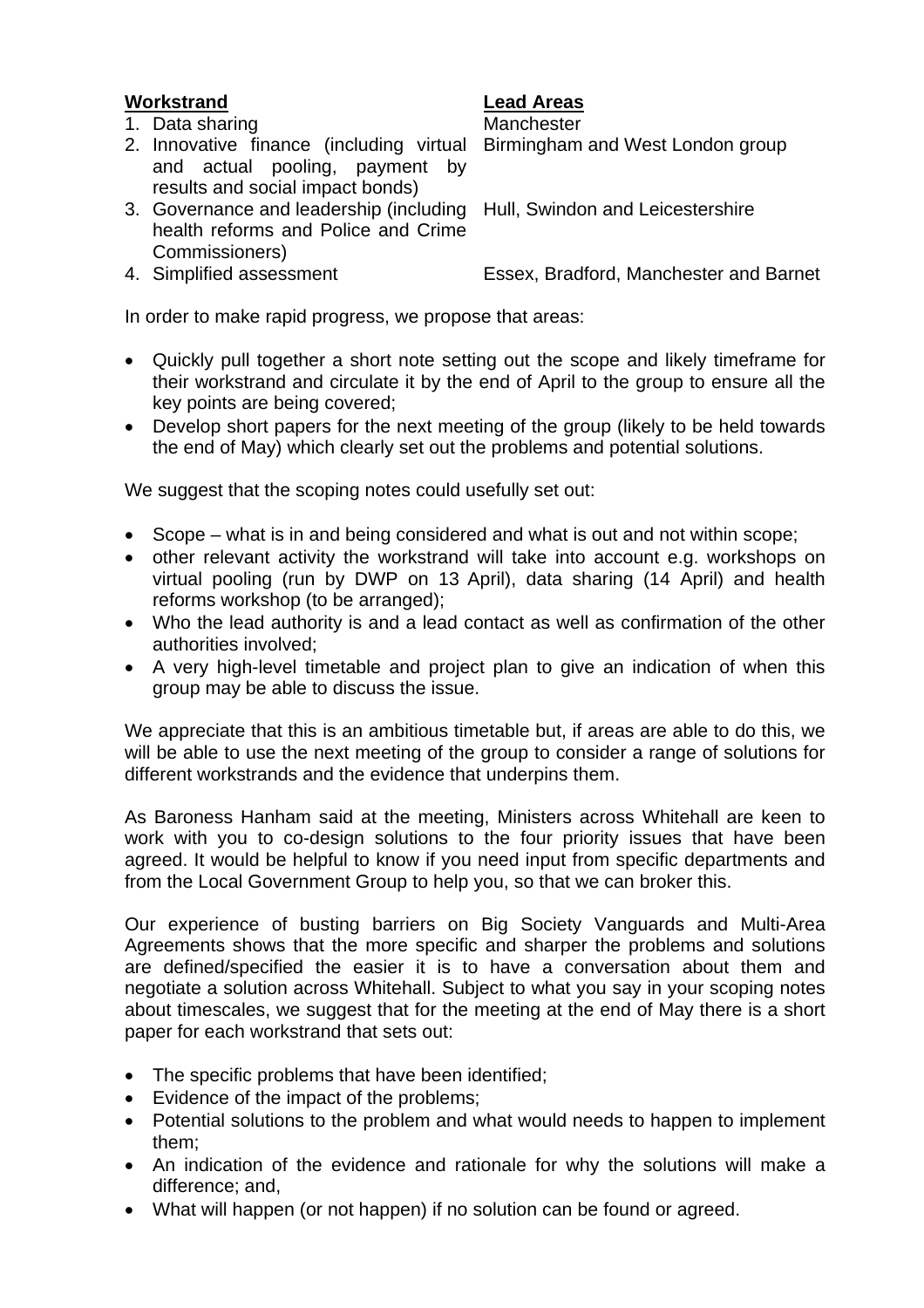We hope that this is a helpful way forward but are keen to hear your views about next steps for the group. If you have any thoughts on this then please do get in touch with Ashley Pottier [\(ashley.pottier@communities.gsi.gov.uk](mailto:ashley.pottier@communities.gsi.gov.uk)). Scoping notes should also be sent to Ashley for subsequent circulation to the wider group. Please do not hesitate to get in touch if we can help in any way.

Yours sincerely

**Rob Whiteman David Prout** LGID DCLG

Mid Rant

**Managing Director Director General for Localism**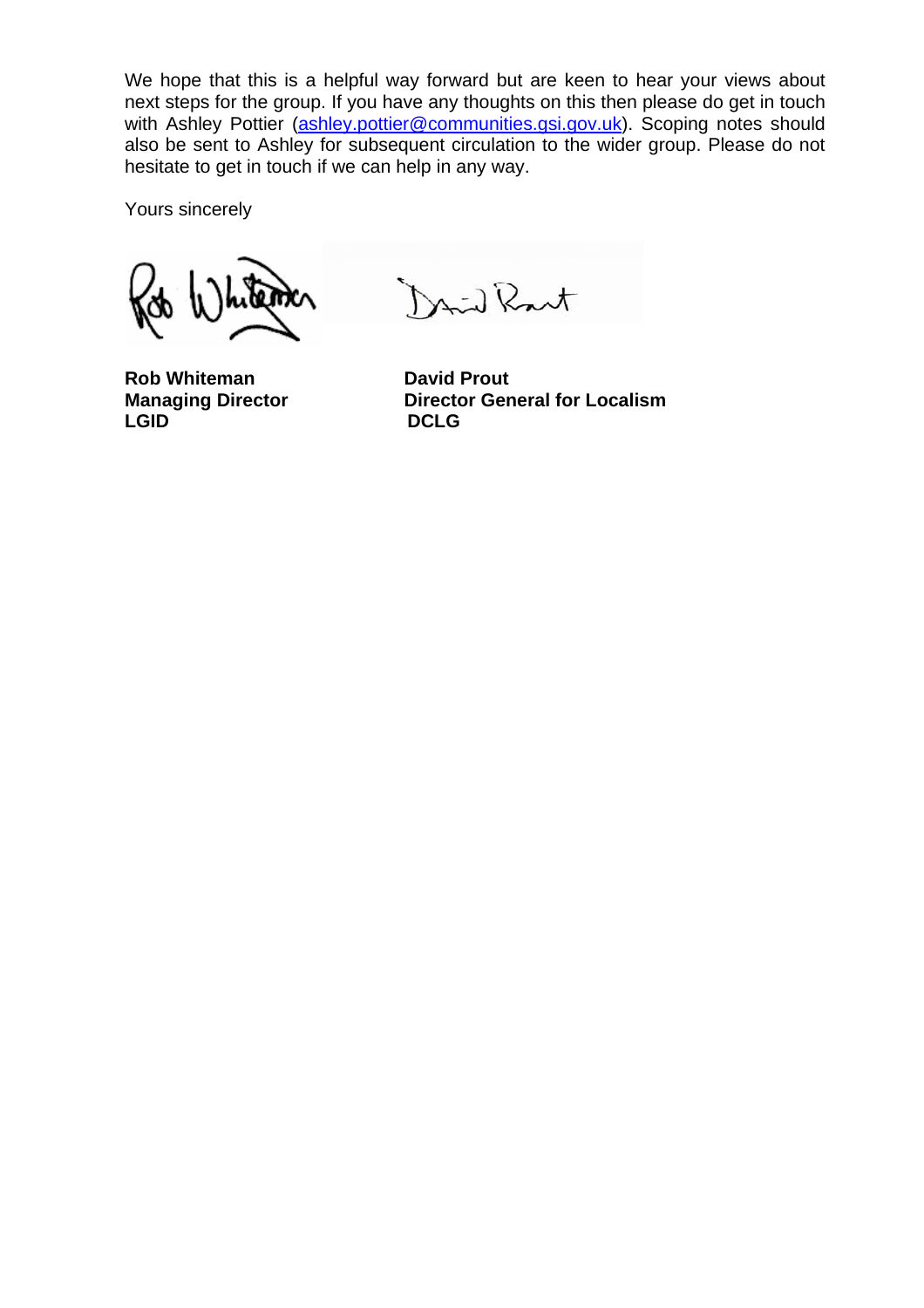### **COMMUNITY BUDGETS POLITICAL LEADERSHIP GROUP**

# **Minutes of the meeting on 5th April 2011**

### **Those attending: Apologies: Apologies:**

Blackburn with Darwen

Baroness Hanham (Chair) Baroness Eaton (LGG) Rob Whiteman (LGID) Nick Walkley (Barnet) Jason Lowther (Birmingham) Cllr Ian Greenwood (Bradford) Mary Weastell (Bradford) Cllr Sarah Candy (Essex) Joanna Killian (Essex) Cllr Bob Biddy (For the Manchester group) Mike Kelly (For the Manchester group) Baron Frankal (For the Manchester group) Cllr Carl Minns (Hull) John Sinnott (Leicestershire) Cllr Roderick Bluh (Swindon) Matt Gott (Swindon) Cllr Stephen Greenhalgh (For the West London group) Mike More (For the West London group) Nick Lawrence (DfE for Tim Loughton) David Prout Lucy Makinson Ashley Pottier Justin Vetta

### **Introductions**

- 1. Baroness Hanham welcomed those present to the first meeting of this group. The Minister set out that, broadly, the group was to provide political leadership to Community Budgets, particularly in working with Government to remove the barriers that are getting in the way of developing ambitious Community Budgets. The group enables Community Budget areas to undertake a bottom-up examination of key issues and bring their thinking back to the group for discussion and agreement with relevant Government Ministers.
- 2. Lucy Makinson gave a short presentation about how national coverage of Community Budgets might be achieved and the outstanding barriers/issues that had been highlighted by Community Budget areas to Government. (This is attached.)

### **Work programme**

- 3. Cllr Greenwood said that there is a continuum with families where the goal is to move families down it, for example, helping those in crisis with chronic problems into a stable situation and playing a full part in society and preventing those on the cusp of a crisis from escalating into one. It would be helpful to define the continuum and the barriers that prevent helping families to move down it.
- 4. Cllr Minns said that a single point of assessment is needed families are not best served or effectively supported when multiple assessments are carried out by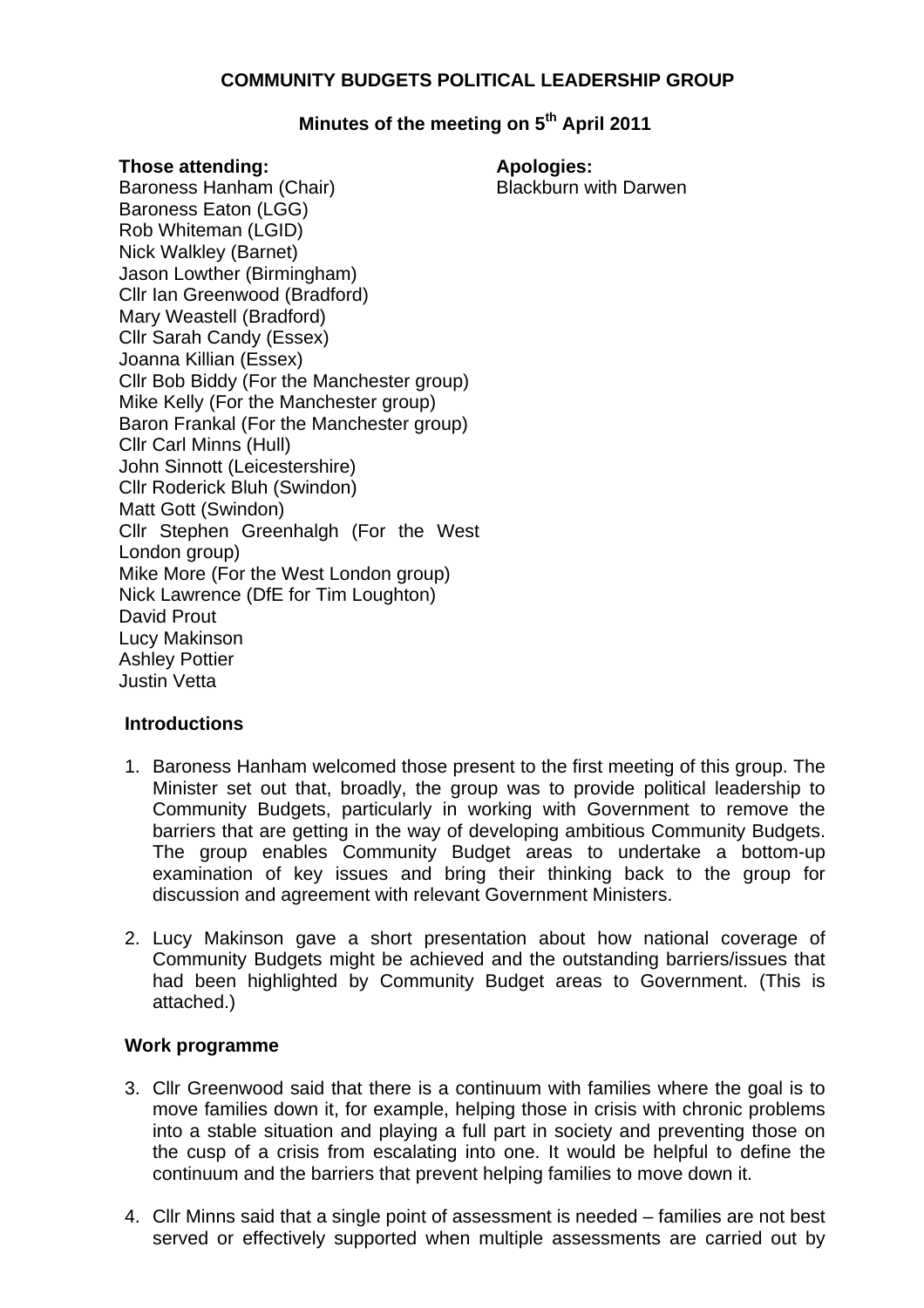different agencies and professionals with different procedures. How a family gets into the system and is initially assessed is a critical issue – agencies should not be precious about who conducts the assessment as long as it is done so professionally to agreed and common standards. Following a brief discussion, there was agreement that simplified assessment should be explored.

- 5. Cllr Bluh said that every area is different, even though there are some common issues that all areas are encountering. Partnership working is critical to tackling local problems. Equally, someone has to own the strategy and drive it forward: unless local partnership arrangements are very strong there is a risk that a strategy will not develop if the local authority does not own it. Local conversations can be driven by money before deciding what partners were going to do – this needed to be the other way round, deciding what to do then how to resource it; money becomes important when looking at how to scale up interventions.
- 6. A number of points were made in response to this:
	- We know that the pooling or virtual pooling of resources works the issue is how we bring a range of partners to the table to put significant sums into a pooled or virtually polled central pot;
	- Partners will not put money on the table until they can see the benefits of working in a different way;
	- Identifying and realising the cashable savings was important because it meant that partners would get a return on their investment and the activity they take forward to support families;
	- Families have been identified that need support and funding streams that have traction on them have been mapped – the groundwork has been done but areas can still find making progress difficult. We need to explore how partners can be incentivised to participate in local discussions and sharing resources;
	- Local relationships with a high level of trust are essential where this exists progress can be made but without it joint working breaks down and silos grow. When local trust has been built up, many issues raised (e.g. data sharing) can be tackled successfully without involving Government departments;
	- Strong governance arrangements are central to being able to scale up successful interventions, particularly in overcoming difficulties when key local figures change and hence relationships change;
	- There is a lot of structural and relationship change in the pipeline with health reforms and the introduction of Police and Crime Commissioners. Both health and police are essential partners in turning around the lives of troubled families but it is unclear how the changes will impact on local relationships and governance arrangements.
- 7. It was agreed that some members of the group should explore issues around governance and leadership with others looking at innovative finance which will include actual and virtual pooling of resources, payment by results, social impact bonds and cost benefit analysis.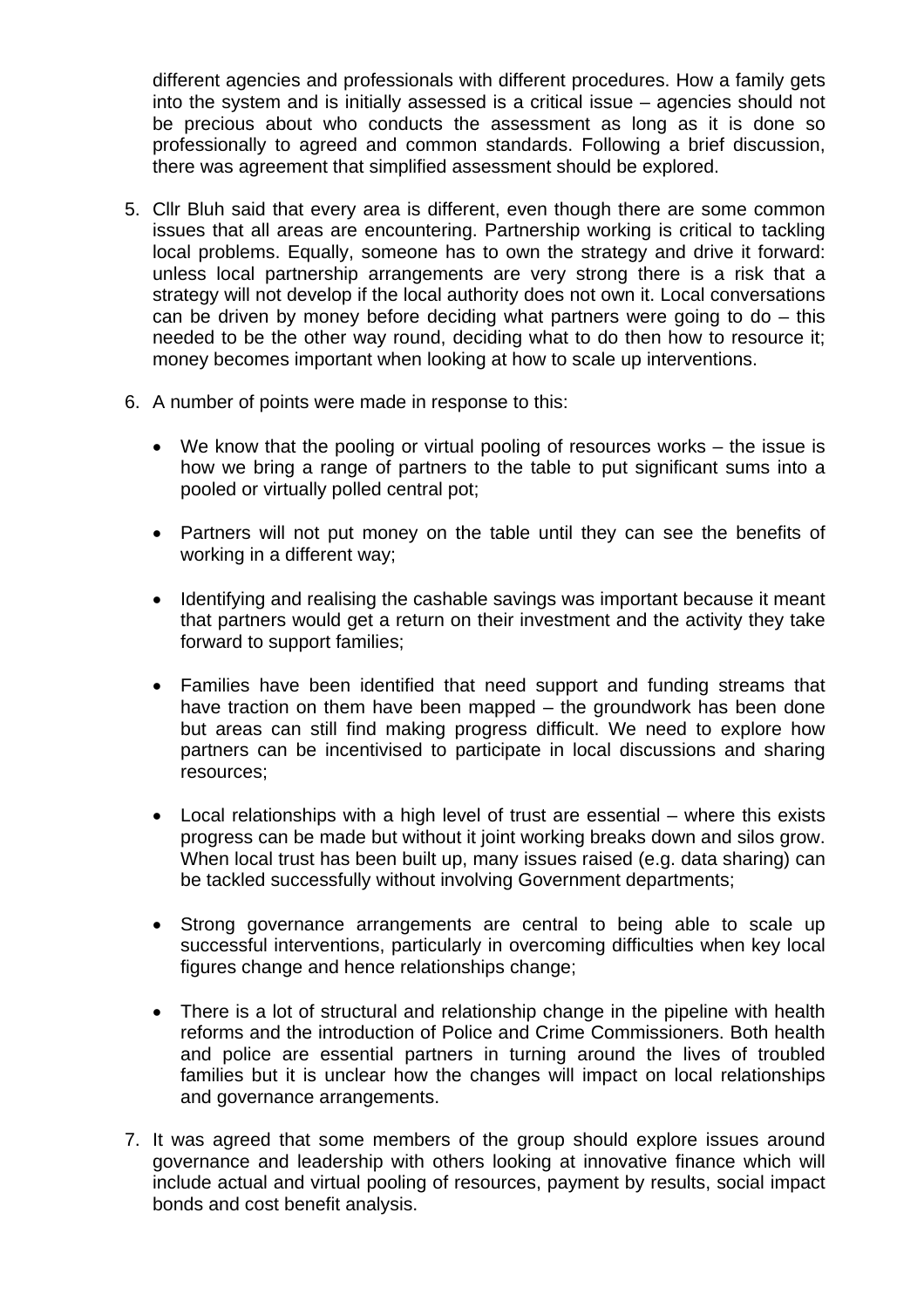- 8. Baron Frankel highlighted that sharing information between partners is a real issue. Attendees agreed that there are two aspects to this: sharing basic headline information about families to identify those that may benefit from intensive support from local partners and sharing information was key to simplifying assessment procedures and subsequently developing support packages for families. It was agreed that data sharing should be a strand of work for the group to take forward, though it was important to make the connection with other activity e.g. the data sharing workshop being arranged for 14 April.
- 9. In concluding the discussion, the group agreed who would be involved in taking forward the four workstrands that had been identified:

### Workstrand **Areas**

### 1. Data sharing Manchester

- 2. Innovative finance (including virtual Birmingham and West London group and actual pooling, payment by results and social impact bonds)
- 3. Governance and leadership (including Hull, Swindon and Leicestershire health reforms and Police and Crime Commissioners)
- 

4. Simplified assessment Essex, Bradford, Manchester and Barnet

# **Social Impact Bonds**

- 10. Patrick White from Cabinet Office outlined that a small team had been established in January to explore what was involved in bringing a Social Impact Bond to fruition. Patrick highlighted that rethinking how public services was really important and underpinned the team's work but that there was no single approach that could work everywhere, all areas are different. Furthermore:
	- It is possible to bring a payment by result approach to tackling families with multiple problems;
	- It was possible to take an approach that had been successful in one area and adapt it to work in another;
	- A Community Budget can support payment by results and Social Impact Bonds – pooling resources into a single pot enables a single commissioner to negotiate contracts on behalf of the area and a single commissioner had been shown to be an important factor in securing a successful Social Impact Bond;
	- It is important to be clear about the level of investment and where it is coming from, as well as the outcomes to be achieved and the reward structure in the contract;
	- The depth of the due diligence process depends on how much the project will rely on commercial sources of funding or social ones;
	- It is important to separate out the outcomes that are to be delivered through the contract and the level of risk that is being transferred to the provider;
	- Investors at this stage are largely philanthropists who want to buy a social good but this might mean that only a small number of small scale projects get